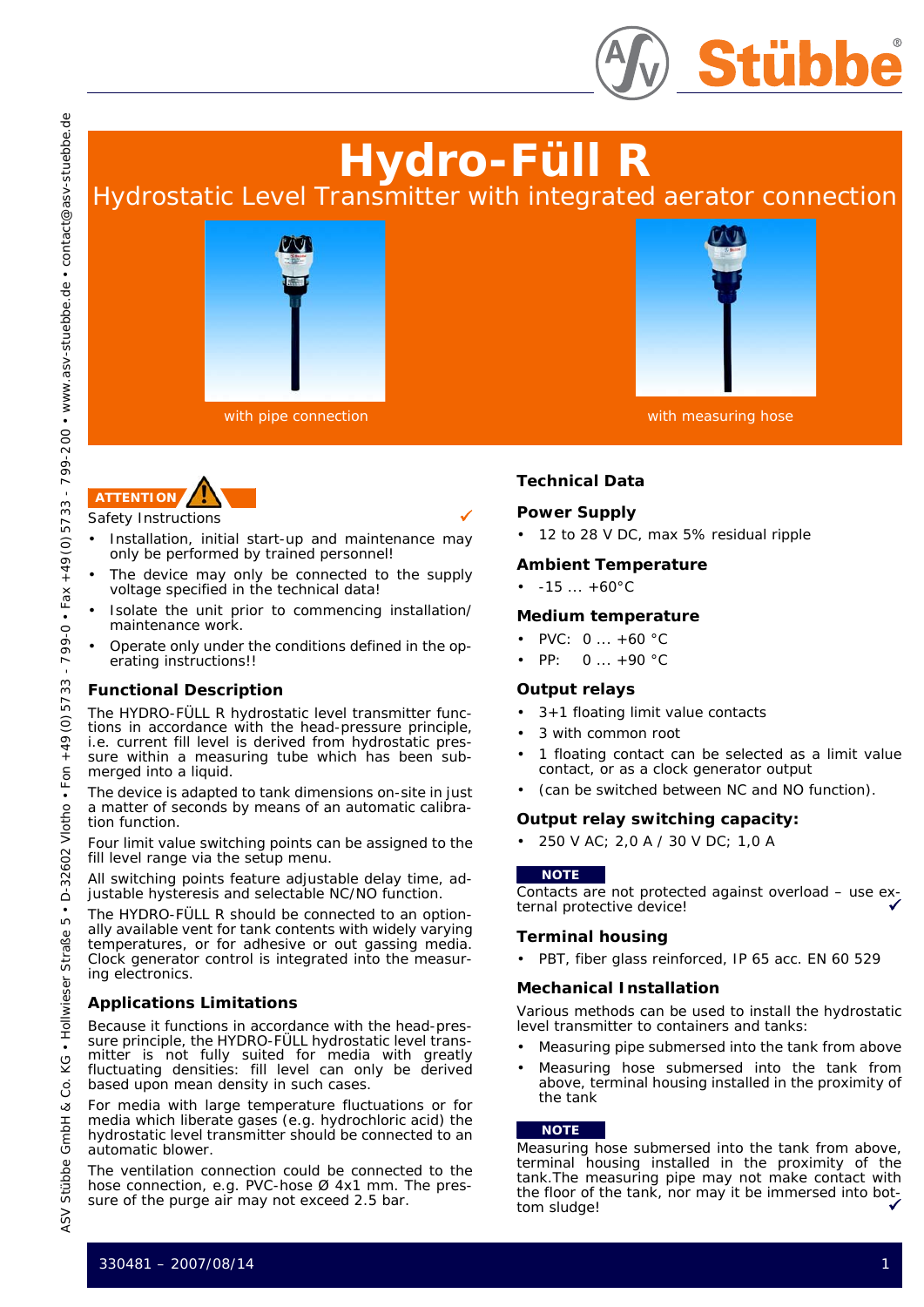

## **Pushbutton**

For selecting the submenus

## **Output Relays A1 through A4**

LED lights up = relay pulled in = contact closed

## **Setting range**

- Range 0 … 100 % relative to the selected 100 % fill level
- Default settings: A1 = 80 %,  $\angle$ A2 = 60 %, A3 = 40 %, A4\* = 20 %

## **Delay Time**

• Adjustable from 0.1 to 10 seconds

After the selected limit value is violated, delay time is allowed to elapse and the relay is then switched.

• Default setting: 0.1 seconds

## **Hysteresis**

• Setting range: 0 to 99%

The output relay is not switched back until the measured value is fallen short of by the selected percentage value.

• Default setting: 1%

## **NC-NO Selection**

- $NO =$  normally open  $=$  contact is open as long as the actual fill level is less than the selected limit value.
- $NC = normally closed = contact$  is closed as long as the actual fill level is less than the selected limit value.
- Default setting: NO

## **NOTE**

All relays are open in the event of power failure

# **Overranging Display**

- Measuring signal > mA max. value
- => digital display= nn
- Measuring signal < mA min. value
- => digital display = uu

# **Clock Generator (\* for air supply control)**

The aerator hose (PVC-hose Ø 4x1 mm) could be connected to the connection with is under the silver label.

## **NOTE**

Purge air pressure should not exceed a level of 2.5 bar. ✔ The clock controls are integrated into the electronics, and relay 4 is used to connect, for example, a solenoid valve.

#### **Setting the clock generator**

- Set pump-time (on-time) such that air bubbles are discharged from the bottom end of the measuring tube for 3 to 5 seconds (depending upon the length of the measuring tube and the air supply tube) during each pumping operation!
- Off-time: For liquids which may plug the tube with sediment, pumping should be activated as required.
- Measured value drift is reduced by means of frequent pumping if the liquid is subject to temperature fluctuations.



## **Maintenance**

If used for its intended purpose, the hydrostatic level transmitter is maintenance-free.

#### **NOTE**

If used with highly adhesive liquids (e.g. lime slurry), the measuring pipe or tube must be inspected at regular intervals and cleaned if necessary.

# **Electrical Connection**



# **Controls**

## **± rotary switch**

- The desired relay (1 through 4) is selected in menu level 1.
- The desired values are selected in menu levels 2 through 6.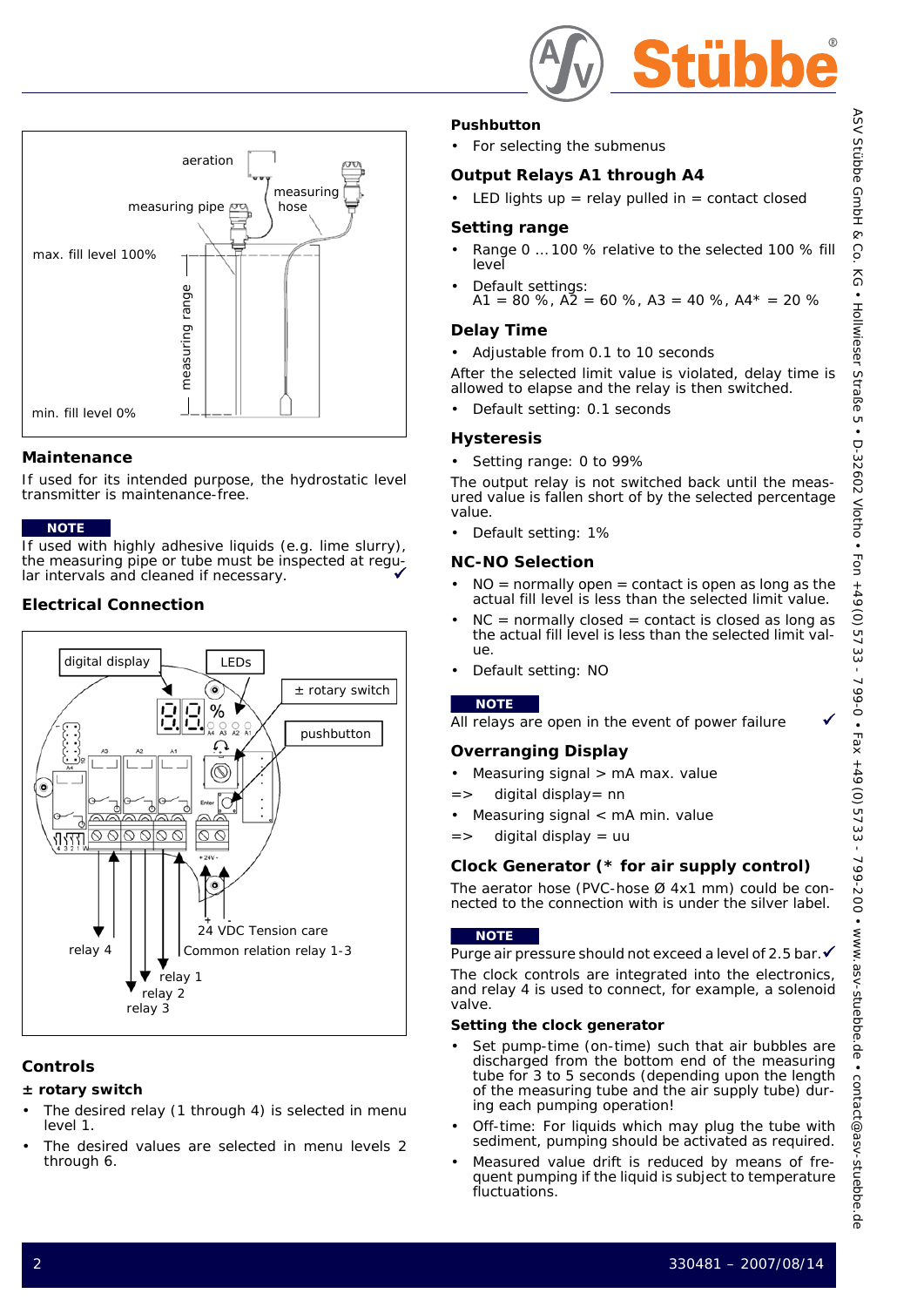

#### **NOTE**

Pumping for a duration of approximately 30 seconds once or twice a day is adequate for most applications.

The clock generator is switched on as soon as on and off-time is set to a value of greater than 0.

Setting values for limit value relay A4 are rendered inactive as a result.

#### **On-Time**

The contact at relay 4 remains closed as long as the selected on-time has not yet elapsed.

- Setting range: 1 second to 24 hours
- Available setting values:  $0^*$ , 1, 2, 5, 10, 30 s = no decimal point is illuminated
- $\cdot$  1, 2, 5, 10, 30 min. = the right decimal point is illuminated
- 1, 2, 3, 6, 12, 24 hours = the left decimal point is illuminated
- Default setting: 0

#### **Off-Time**

- The contact at relay 4 remains open as long as the selected off-time has not yet elapsed. Setting values same as above.
- Default setting: 0

#### **NOTE**

After power failure, the device is rebooted and the program starts with on-time.

If on or off-time is changed during operation, the new on or off-time becomes immediately effective.

#### **Initial Start-Up**

#### **Automatic setting of the 100% fill-level**

The 100% fill-level is set at the factory to the length of the measuring tube (see drawing).

This 100 % level can be adapted to on-site conditions with the help of the setup menu.

- 1. Fill the tank to a level of between 50 and 100 % (it is best to fill the tank to the 100 % level)
- 2. Accurately determine and make a note of the filllevel as a percentage (with a dipstick or similar device)
- 3. Install the Hydro Füll R to the tank.

#### **NOTE**

=>The measuring pipe may not make contact with the floor of the tank, nor may it be immersed into bottom sludge! 9

- 4. Switch power supply on.
- 5. Wait approximately 10 seconds until the device is ready for operation.
- 6. Press and hold the pushbutton for 3 seconds until the digital display starts blinking.
- 7. Select the previously determined fill level percentage with the  $\pm$  rotary switch.
- 8. Press the pushbutton once again, or wait for 10 seconds until the digital display stops blinking. The device calculates the 100 % fill level and saves it to memory.

#### **NOTE**

The measuring pipe or hose may not be shortened indiscriminately!

It may not be any shorter than 20 % of the maximum measuring range!

| <b>Measuring cell</b><br><b>Type</b> | Measuring range Minimum pipe / | hose length |
|--------------------------------------|--------------------------------|-------------|
| Type 1                               | 0  1000 mm WS 200 mm           |             |
| Type 2                               | 0  2500 mm WS 500 mm           |             |
| Type 4                               | 0  4000 mm WS 1000             |             |

Measuring cell type .. see serial plate

#### **Setting Limit Value Switching**

- 1. Press the pushbutton once until A1 is displayed: LED A1 flushes
- 2. Press the pushbutton once again
- 3. Set limit value switching point 1 with the rotary switch (0 to 100%, default setting: 80%)
- 4. Press the pushbutton once again
- 5. Set delay time
- 6. Press the pushbutton once again
- 7. Set hysteresis
- 8. Press the pushbutton once again
- 9. Select NC or NO function
- 10. Press the pushbutton once again
- 11. Return to menu level 1

All other values can be selected and adjusted in the same way

#### **»(see "Setup Menu" graphic)«**

Limit value switching points A1 through A4 and the clock generator are selected in menu level 1 (press the pushbutton once) with the  $\pm$  rotary switch

If none of the controls are activated for more than approximately 10 seconds, the display is returned to the current fill level and the setting values are saved to memory.

#### **Reset to Default Settings**

Switch power supply on, within 3 seconds (i.e. during the test routine), press and hold the pushbutton for approximately 5 seconds:

The display counts up: 1, 2, 3, 4 ... 99, St....

=> .. All settings are returned to their default values.

#### **NOTE**

The pressure sensor's zero point must be set first after a reset:

Remove the Hydro-Füll R or empty the tank entirely; press and hold the pushbutton for approximately 3 seconds while in menu "t1" until the LED display "rotates"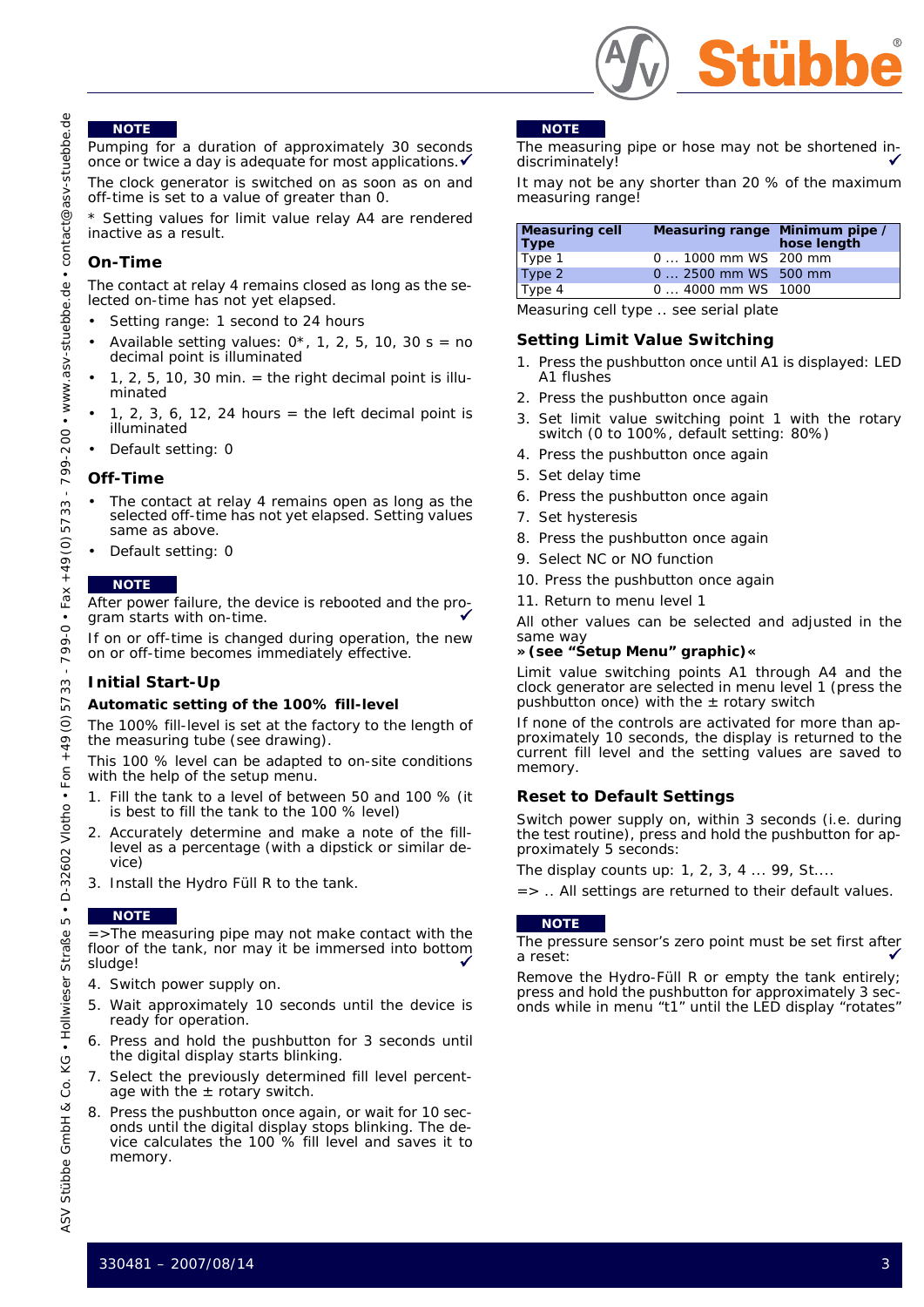

# **Setup Menu**



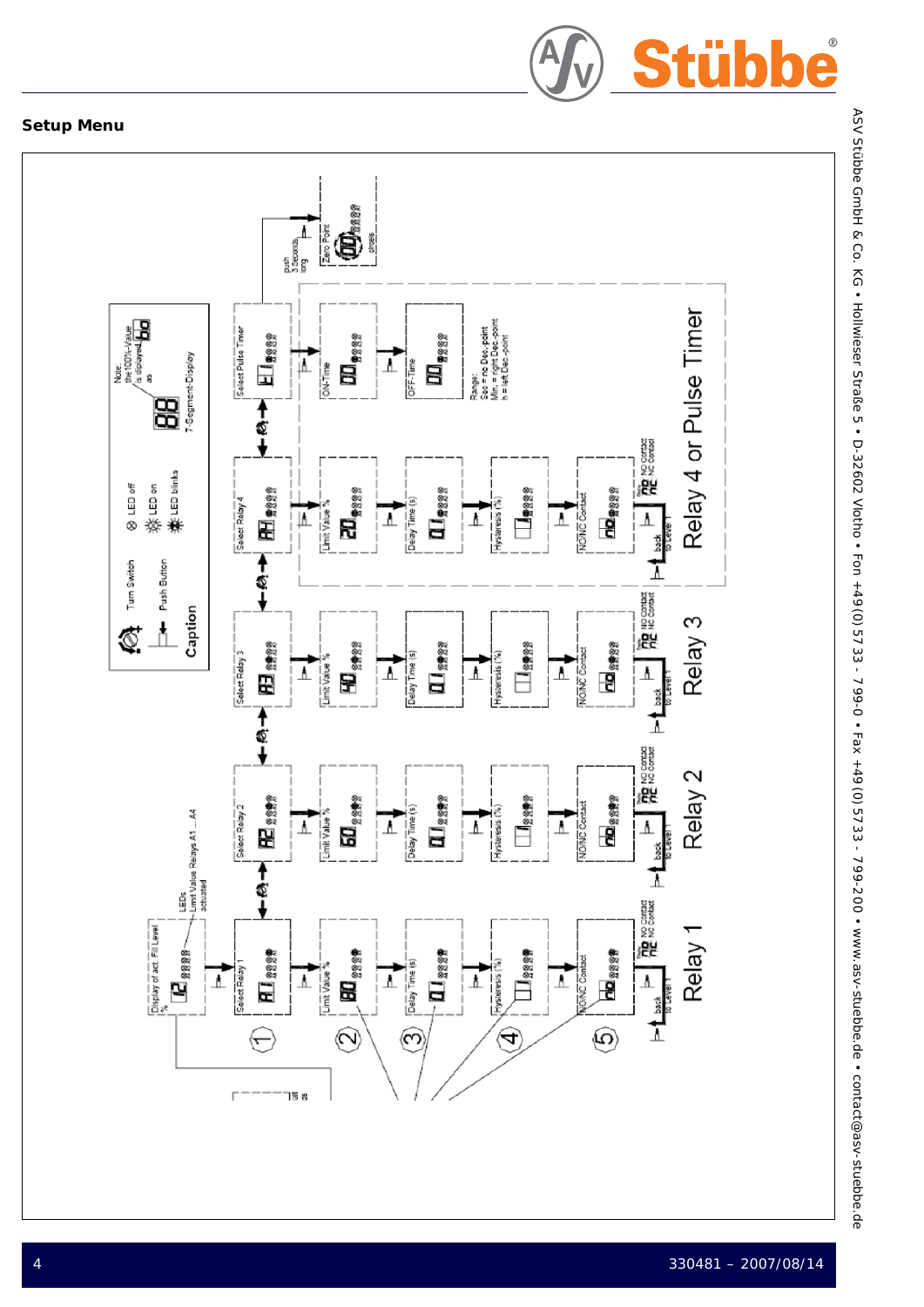

# **Dimensions**



# **CE Mark**

Acc. Low Voltage Guideline (73/23/EWG) and EMC Guideline (89/336/EWG)

# **Ident number with pipe connection**

| <b>Body</b>  | measuring range<br>(mm) | Ident-Nr.   |
|--------------|-------------------------|-------------|
| PVC-U        | 1000                    | 136420      |
| <b>PVC-U</b> | 2500                    | 136421      |
| PVC-U        | 4000                    | 136422      |
| <b>PVC-U</b> | 10000                   | auf Anfrage |
|              |                         |             |
| <b>PP</b>    | 1000                    | 136432      |
| PP           | 2500                    | 136433      |
| <b>PP</b>    | 4000                    | 136434      |
| <b>PP</b>    | 10000                   | auf Anfrage |

Pipe length is equivalent to the max. measuring range. Cut if required.

## **Ident number with hose connection**

| Gehäuse      | Messbereich (mm) | Ident-Nr.   |
|--------------|------------------|-------------|
| PVC-U        | 1000             | 136408      |
| <b>PVC-U</b> | 2500             | 136409      |
| PVC-U        | 4000             | 136410      |
| PVC-U        | 10000            | auf Anfrage |
|              |                  |             |
| <b>PP</b>    | 1000             | 136435      |
| PP           | 2500             | 136436      |
| PP           | 4000             | 136437      |
| PP           | 10000            | auf Anfrage |

Please order EPDM-hose, ident number 136442, separately.

## Subject to technical modifications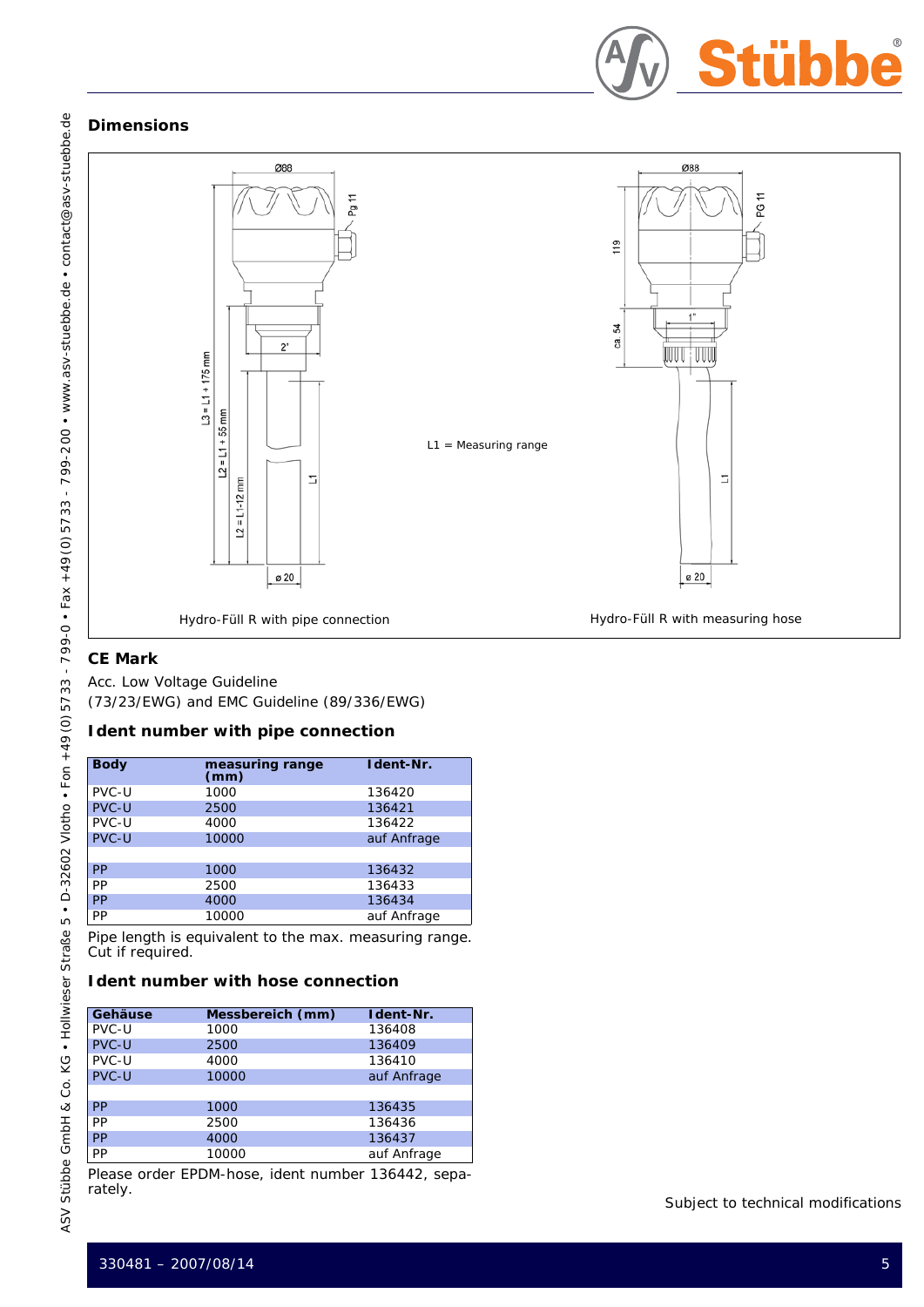| Notizen / notes |  |  |  |  |  |  |  |  |  |  |  |  |  |  |  |
|-----------------|--|--|--|--|--|--|--|--|--|--|--|--|--|--|--|
|                 |  |  |  |  |  |  |  |  |  |  |  |  |  |  |  |
|                 |  |  |  |  |  |  |  |  |  |  |  |  |  |  |  |
|                 |  |  |  |  |  |  |  |  |  |  |  |  |  |  |  |
|                 |  |  |  |  |  |  |  |  |  |  |  |  |  |  |  |
|                 |  |  |  |  |  |  |  |  |  |  |  |  |  |  |  |
|                 |  |  |  |  |  |  |  |  |  |  |  |  |  |  |  |
|                 |  |  |  |  |  |  |  |  |  |  |  |  |  |  |  |
|                 |  |  |  |  |  |  |  |  |  |  |  |  |  |  |  |
|                 |  |  |  |  |  |  |  |  |  |  |  |  |  |  |  |
|                 |  |  |  |  |  |  |  |  |  |  |  |  |  |  |  |
|                 |  |  |  |  |  |  |  |  |  |  |  |  |  |  |  |
|                 |  |  |  |  |  |  |  |  |  |  |  |  |  |  |  |
|                 |  |  |  |  |  |  |  |  |  |  |  |  |  |  |  |
|                 |  |  |  |  |  |  |  |  |  |  |  |  |  |  |  |
|                 |  |  |  |  |  |  |  |  |  |  |  |  |  |  |  |
|                 |  |  |  |  |  |  |  |  |  |  |  |  |  |  |  |
|                 |  |  |  |  |  |  |  |  |  |  |  |  |  |  |  |
|                 |  |  |  |  |  |  |  |  |  |  |  |  |  |  |  |
|                 |  |  |  |  |  |  |  |  |  |  |  |  |  |  |  |
|                 |  |  |  |  |  |  |  |  |  |  |  |  |  |  |  |
|                 |  |  |  |  |  |  |  |  |  |  |  |  |  |  |  |
|                 |  |  |  |  |  |  |  |  |  |  |  |  |  |  |  |
|                 |  |  |  |  |  |  |  |  |  |  |  |  |  |  |  |
|                 |  |  |  |  |  |  |  |  |  |  |  |  |  |  |  |
|                 |  |  |  |  |  |  |  |  |  |  |  |  |  |  |  |
|                 |  |  |  |  |  |  |  |  |  |  |  |  |  |  |  |
|                 |  |  |  |  |  |  |  |  |  |  |  |  |  |  |  |
|                 |  |  |  |  |  |  |  |  |  |  |  |  |  |  |  |
|                 |  |  |  |  |  |  |  |  |  |  |  |  |  |  |  |
|                 |  |  |  |  |  |  |  |  |  |  |  |  |  |  |  |
|                 |  |  |  |  |  |  |  |  |  |  |  |  |  |  |  |
|                 |  |  |  |  |  |  |  |  |  |  |  |  |  |  |  |
|                 |  |  |  |  |  |  |  |  |  |  |  |  |  |  |  |
|                 |  |  |  |  |  |  |  |  |  |  |  |  |  |  |  |
|                 |  |  |  |  |  |  |  |  |  |  |  |  |  |  |  |
|                 |  |  |  |  |  |  |  |  |  |  |  |  |  |  |  |
|                 |  |  |  |  |  |  |  |  |  |  |  |  |  |  |  |
|                 |  |  |  |  |  |  |  |  |  |  |  |  |  |  |  |
|                 |  |  |  |  |  |  |  |  |  |  |  |  |  |  |  |
|                 |  |  |  |  |  |  |  |  |  |  |  |  |  |  |  |
|                 |  |  |  |  |  |  |  |  |  |  |  |  |  |  |  |

Stübbe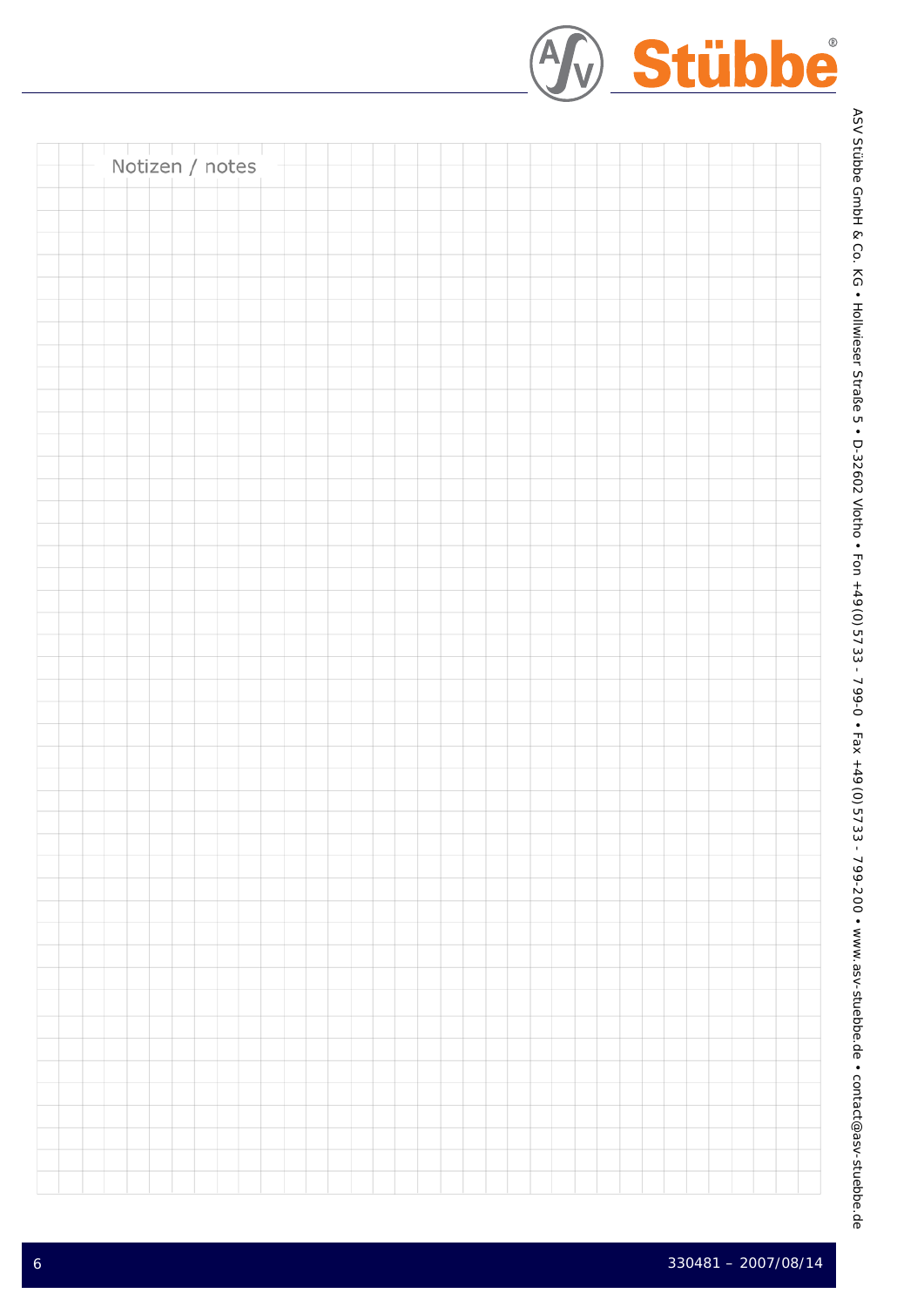Stübbe Notizen / notes